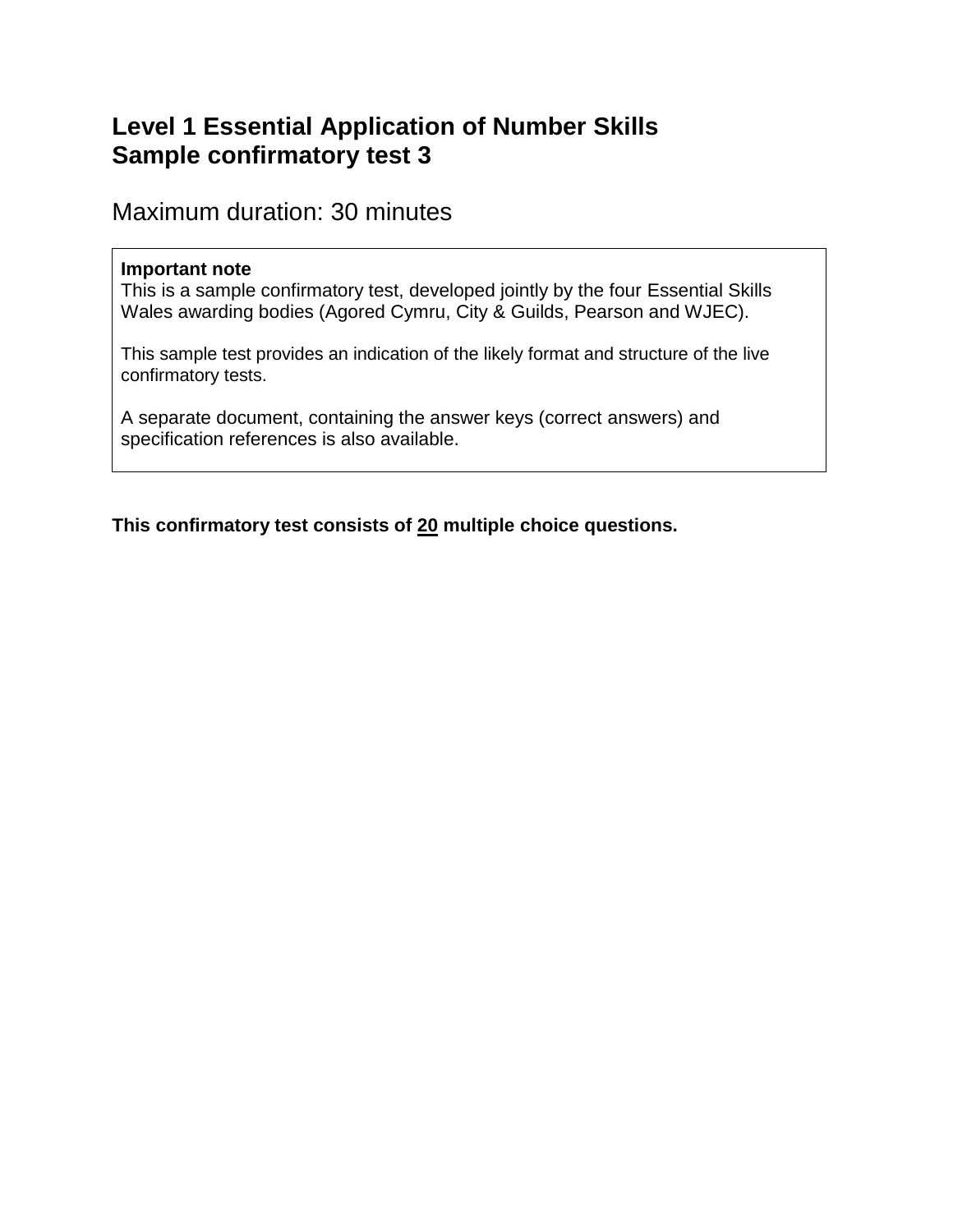#### **Questions 1 to 4 are about buying a tablet computer.**

| <b>Make</b>  | Weight<br>(grams) | <b>Screen size</b><br>(inches) | <b>RAM</b> |  |
|--------------|-------------------|--------------------------------|------------|--|
| Cloud        | 454               | 10.1                           | 2 GB       |  |
| Gala         | 270               | 8.2                            | 3 GB       |  |
| Lunar        | 389               | R                              | 3 GB       |  |
| <b>Nebus</b> | 425               | 8.9                            | $2$ GB     |  |

1 This information is about different makes of tablet computers.

A customer wants to buy a tablet computer that has a:

- weight **less than** 450 grams
- screen size **greater than** 8 inches
- RAM of 3 GB.

Which tablet computer should the customer buy?

- a Cloud
- b Gala
- c Lunar
- d Nebus
- 2 A tablet computer can store 3 220 000 kilobytes of data.

What is 3 220 000 in words?

- a three million twenty two thousand
- b three million two hundred and twenty thousand
- c three hundred and twenty two thousand
- d thirty two million two hundred thousand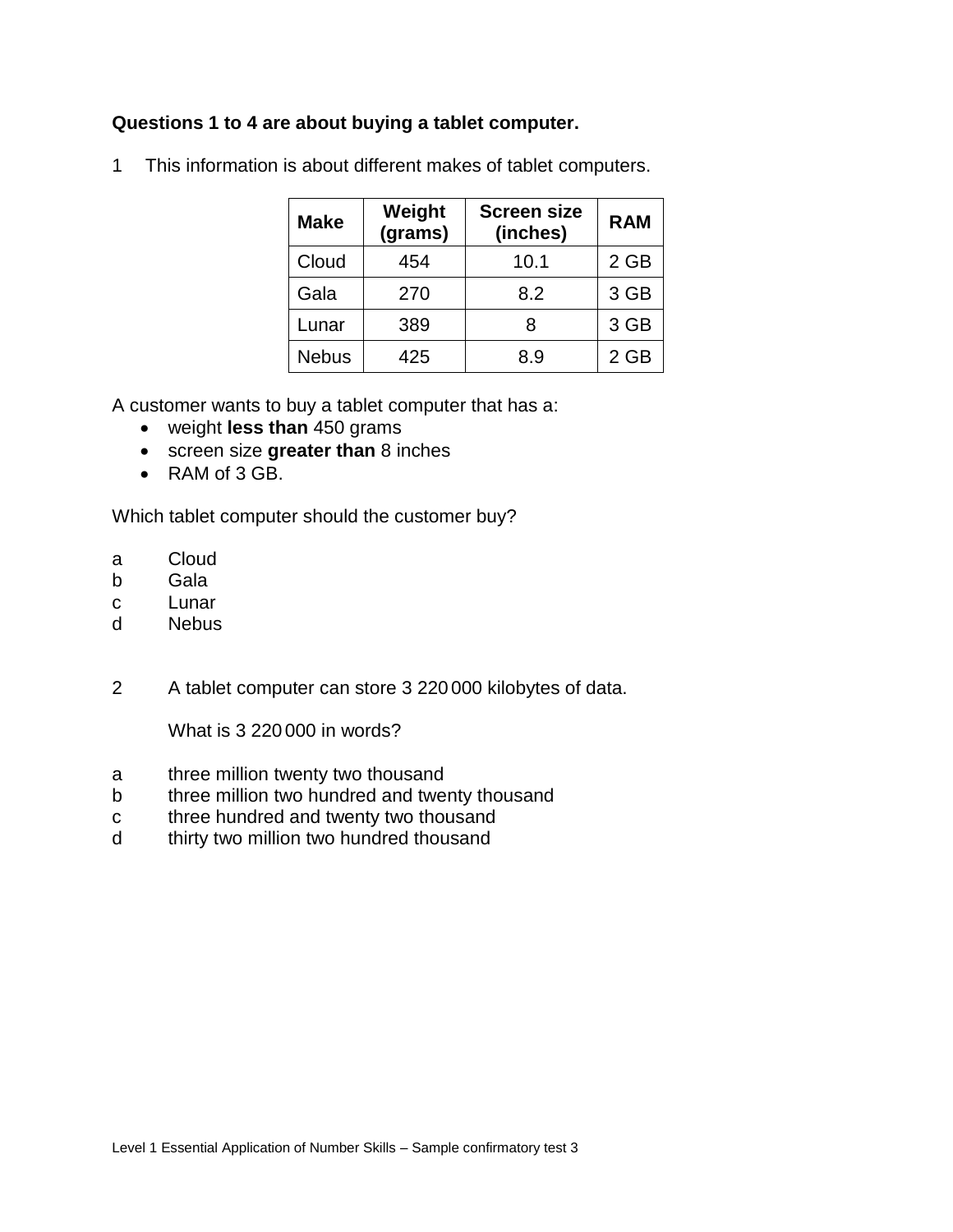3 The shop has a special offer.



The normal price of the tablet computer is £390

|   | What is $\frac{1}{4}$ of £390?         |
|---|----------------------------------------|
| a | £90.05                                 |
| b | £90.50                                 |
| C | £97.05                                 |
| d | £97.50                                 |
| 4 | What is $\frac{1}{4}$ as a percentage? |
| a | 2.5%                                   |
| b | 4%                                     |
| C | 25%                                    |

d 40%

#### **Questions 5 to 8 are about going on holiday.**

5 Sian is going on holiday to Canada. Her plane leaves at 1.15 pm.

> Sian must be at the airport 2 hours before the plane leaves. The journey from her home to the airport takes 20 minutes.

What is the latest time Sian can leave her home?

- a 10.35 am
- b 10.55 am
- c 11.35 am
- d 11.55 am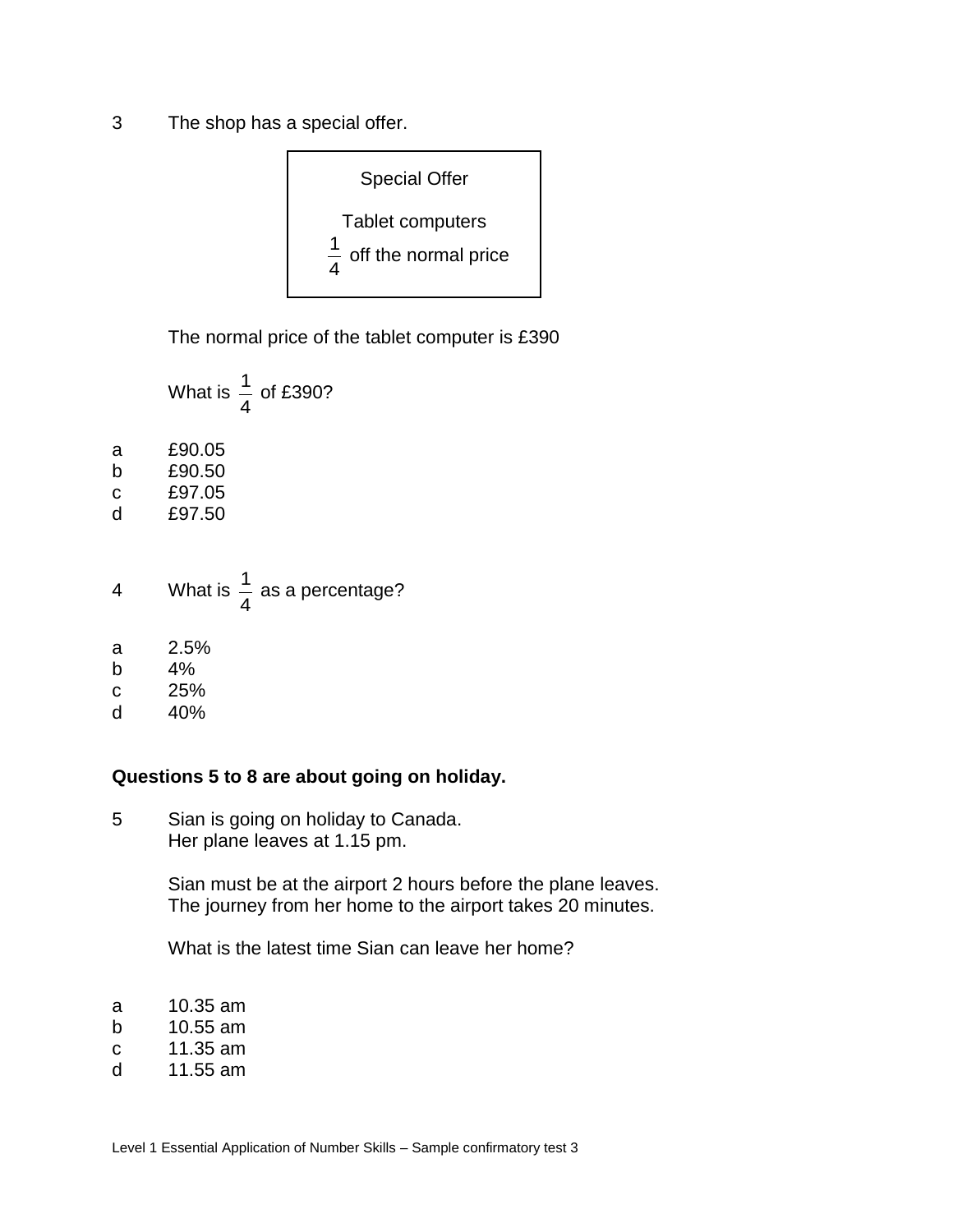6 Sian uses luggage scales to weigh her luggage.



What is the weight of Sian's luggage?

| а | 15.3 kg       |  |
|---|---------------|--|
|   | $40T_{\odot}$ |  |

- b 16.5 kg c 17.0 kg
- d 17.5 kg
-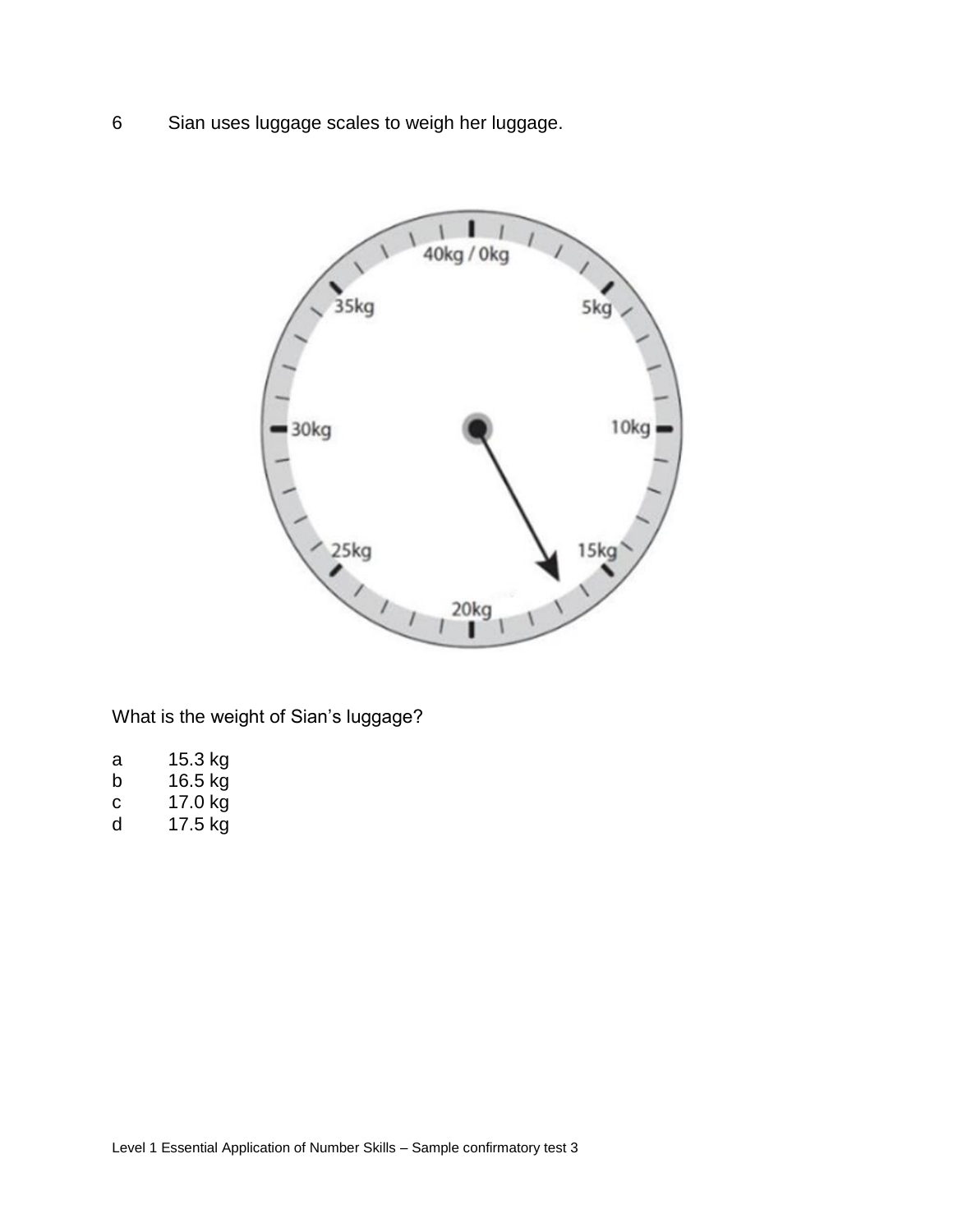7 Sian finds out about the temperatures in Canada. These are the lowest temperatures recorded each day in the week before her holiday.

| <b>Sun</b> | Mon     | T <sub>u</sub> e | Wed     | Thu     | Fri  | <b>Sat</b> |
|------------|---------|------------------|---------|---------|------|------------|
| $-3$ °C    | $-1$ °C | 1 $\circ$<br>◡   | $-4$ °C | $-2$ °C | 0 ºC | 20C<br>◡   |

Which day had the lowest temperature?

| г | Wed |
|---|-----|
| В | Fri |
|   | Sat |
|   | Sun |

- a Wed
- b Fri
- c Sat
- d Sun

8 Sian changes some money to Canadian dollars (\$).

She receives 1.90 Canadian dollars for every £1

How many Canadian dollars does she receive for £120?

|  |  | \$130.80 |
|--|--|----------|

- b \$138.00
- c \$228.00
- d \$238.10

## **Questions 9 to 12 are about hiring a car.**

9 Adil wants to hire a car for 12 days.

He pays £12.99 a day plus a £30 booking fee.

What is the total cost of hiring the car?

- a £185.78
- b £185.88
- c £185.92
- d £186.12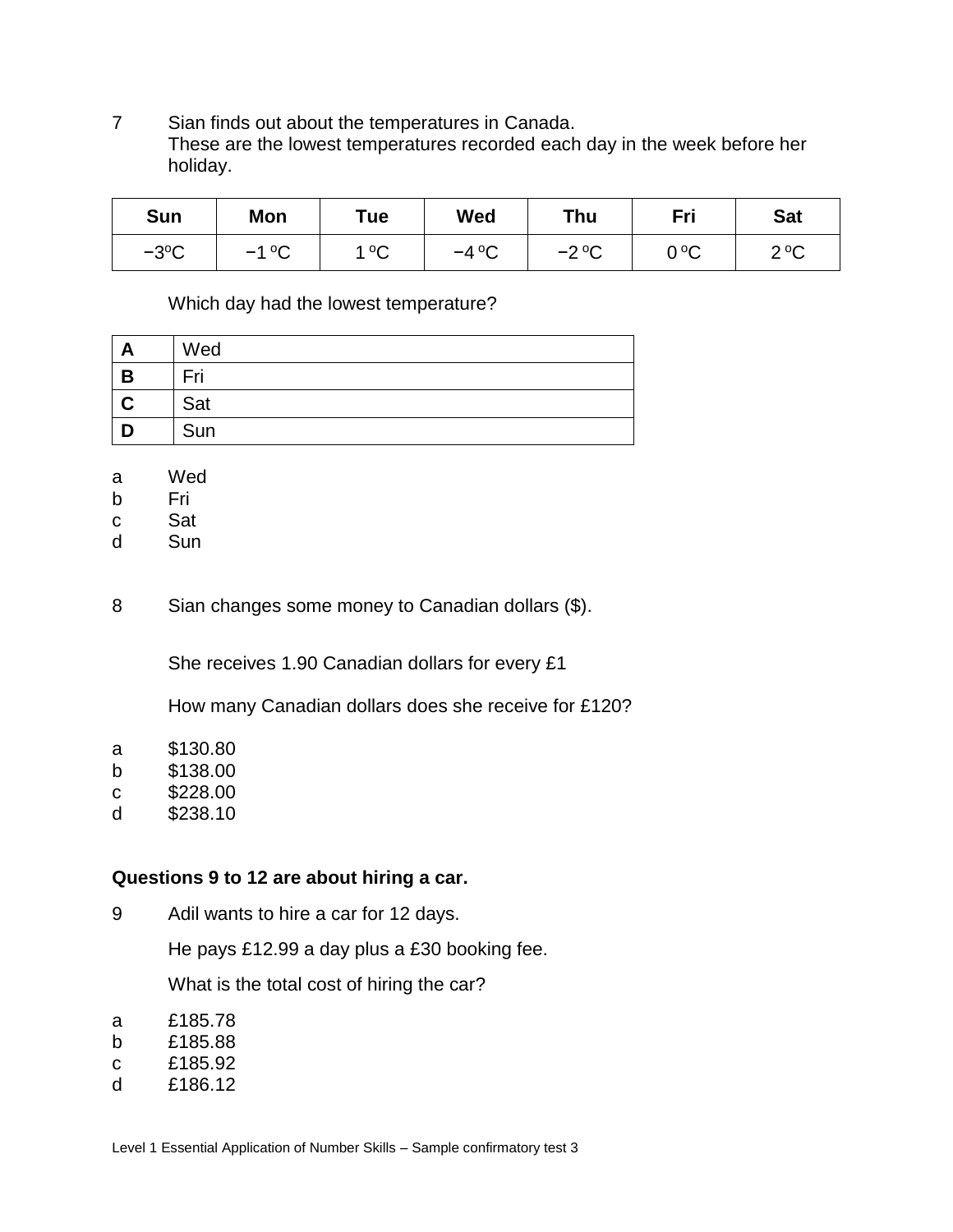- 10 Adil wants to drive from his home to a hotel. He uses a map with a scale of 1 cm to 5 km. On the map the hotel is 15 cm from Adil's home. What is the actual distance from his home to the hotel?
- a 6 km
- b 19 km
- c 20 km
- d 75 km
- 



The petrol tank holds 60 litres of petrol when full.

How much petrol is left in the tank?

- a 4 litres
- b 8 litres
- c 12 litres
- d 18 litres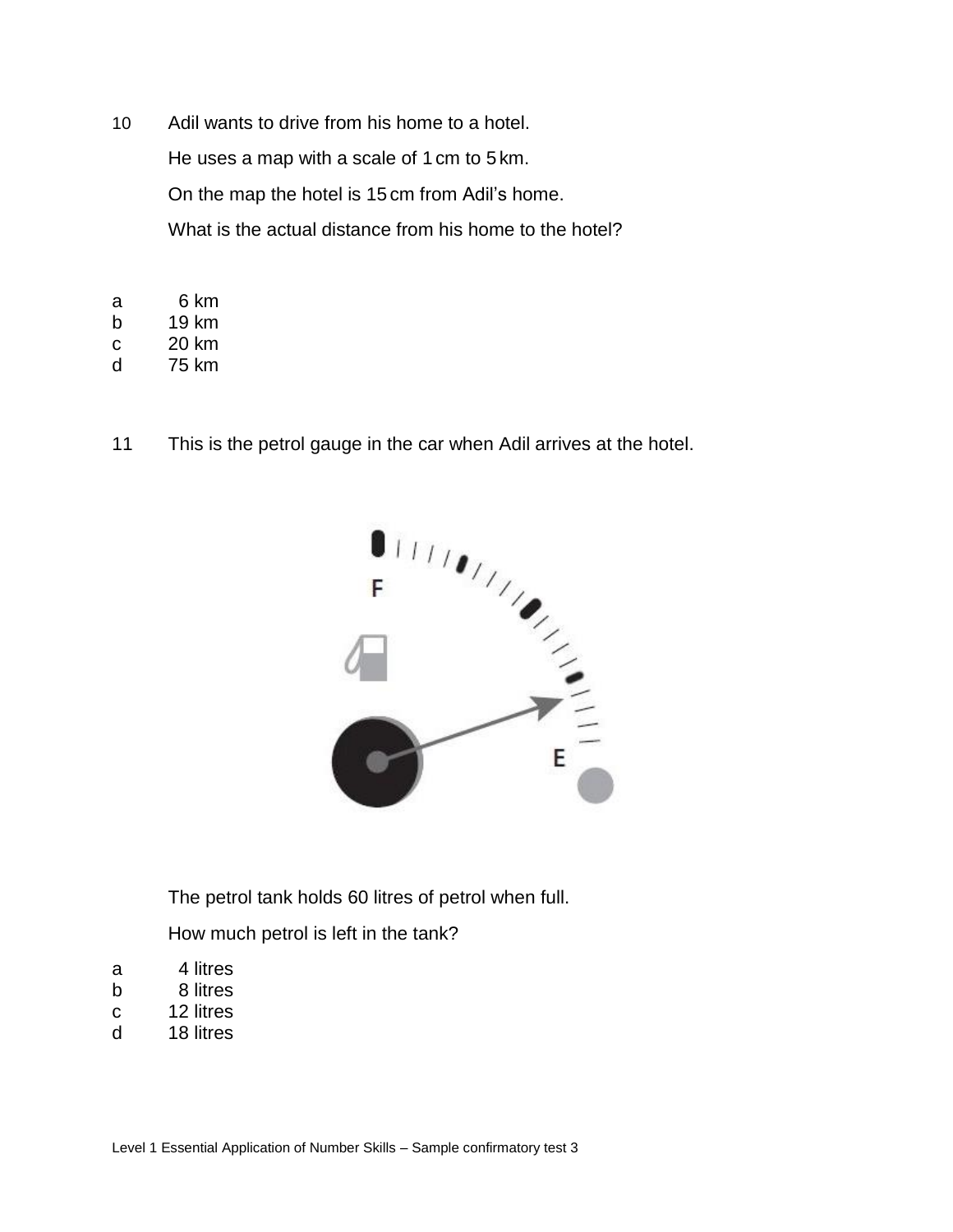12 Adil puts 20 litres of petrol into his car.

The cost of the petrol is 102p per litre.

What is the cost of 20 litres of petrol in pounds?

- a £20.04
- b £20.40
- c £24.00
- d £24.04

## **Questions 13 to 17 are about going to a bowling alley.**

13 Matt wants to buy some new bowling shoes.

He finds this special offer.



What is 20% of £38.60?

- a £1.93
- b £3.86
- c £5.79
- d £7.72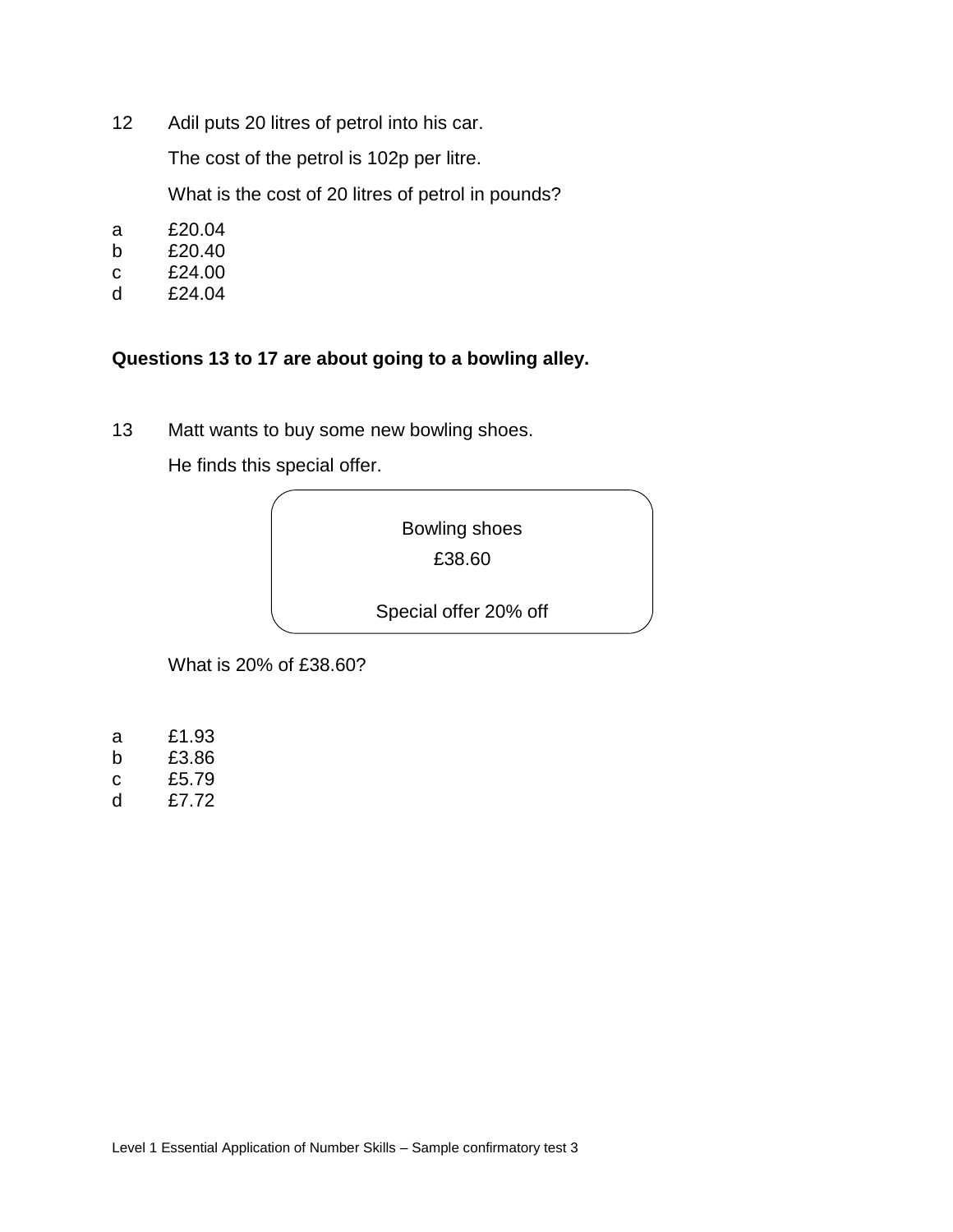- 14 Which of these is in the correct order of size, from smallest to largest?
- a 0.25, 30%, 1 3 b 0.25, 1 3 , 30% c 30%, 1 3 , 0.25 d 30%, 0.25, 1 3

15 The table shows Matt's bowling scores in each of 10 frames.

| <b>Frame</b> |   | ◠  | ັ  |    | u |    |         |                        |          |  |
|--------------|---|----|----|----|---|----|---------|------------------------|----------|--|
| <b>Score</b> | 0 | 14 | 18 | 10 |   | 11 | 12<br>ں | , <del>.,</del><br>. . | $\Delta$ |  |

What is Matt's average (mean) score per frame?

- a 10
- b 11
- c 12
- d 13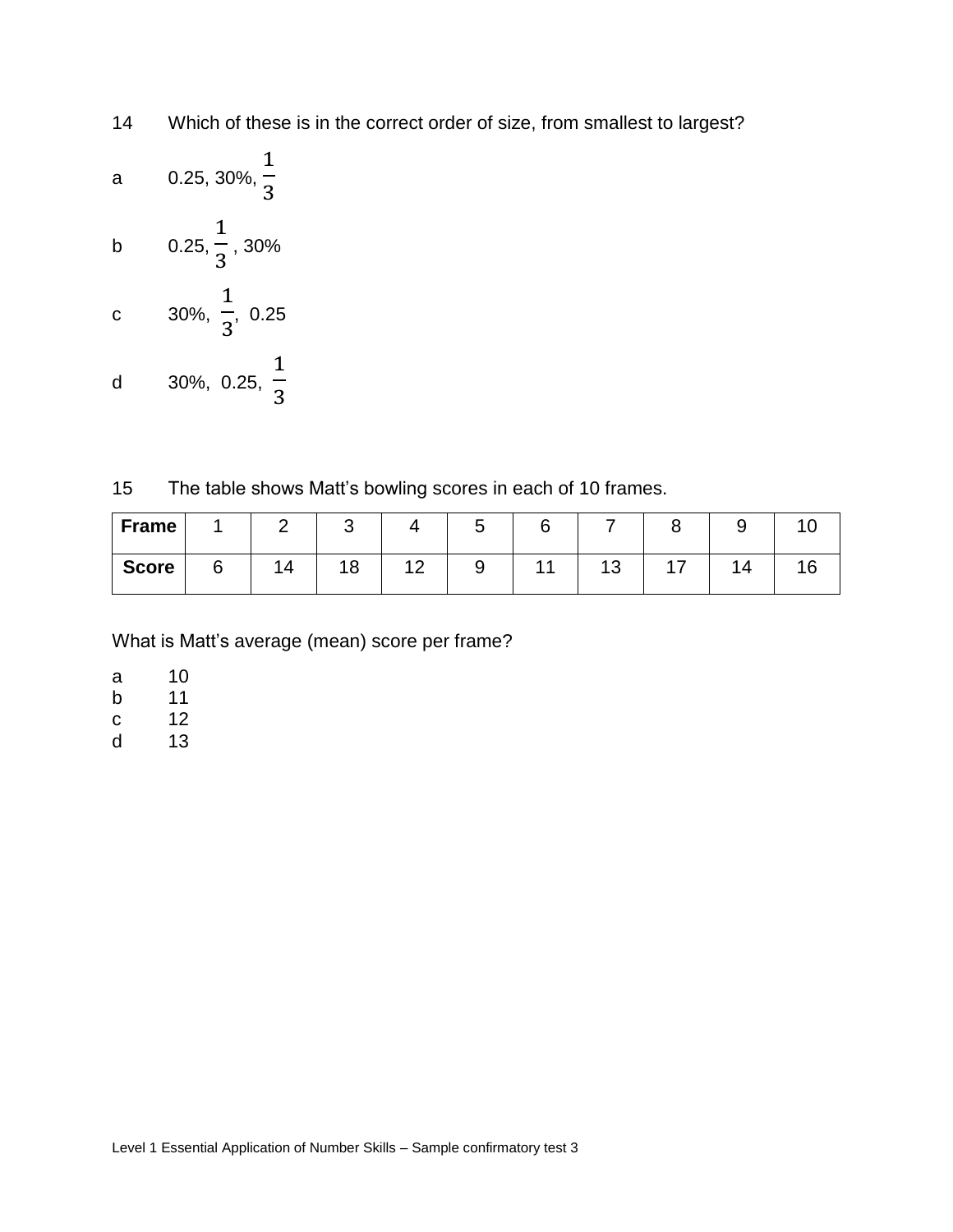16 Matt goes to the cafe in the bowling alley.

| <b>Cafe Prices</b> |       |  |  |  |  |
|--------------------|-------|--|--|--|--|
| Coffee             | £2.50 |  |  |  |  |
| Bottle of water    | £1.70 |  |  |  |  |
| Sandwich           | £3.60 |  |  |  |  |
|                    |       |  |  |  |  |

He buys:

a coffee a bottle of water

a sandwich.

How much change does he get from a £10 note?

| а | £2.20 |
|---|-------|
| h | £3.20 |
|   |       |

- c £3.80
- d £4.20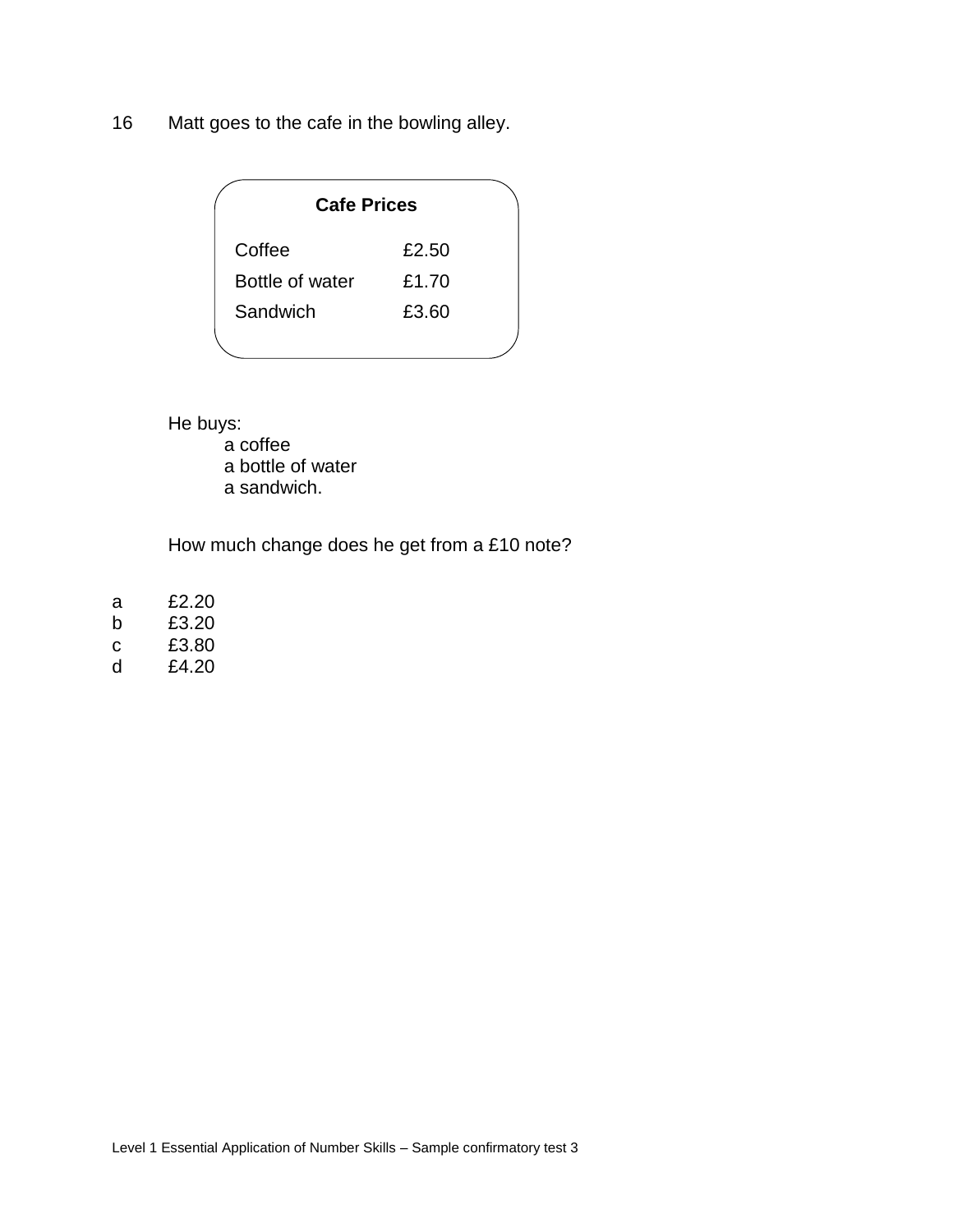17 Matt meets some of his friends at the bowling alley. They compare their total scores.



What is the difference between the highest and lowest scores?

- a 110
- b 120
- c 130
- d 140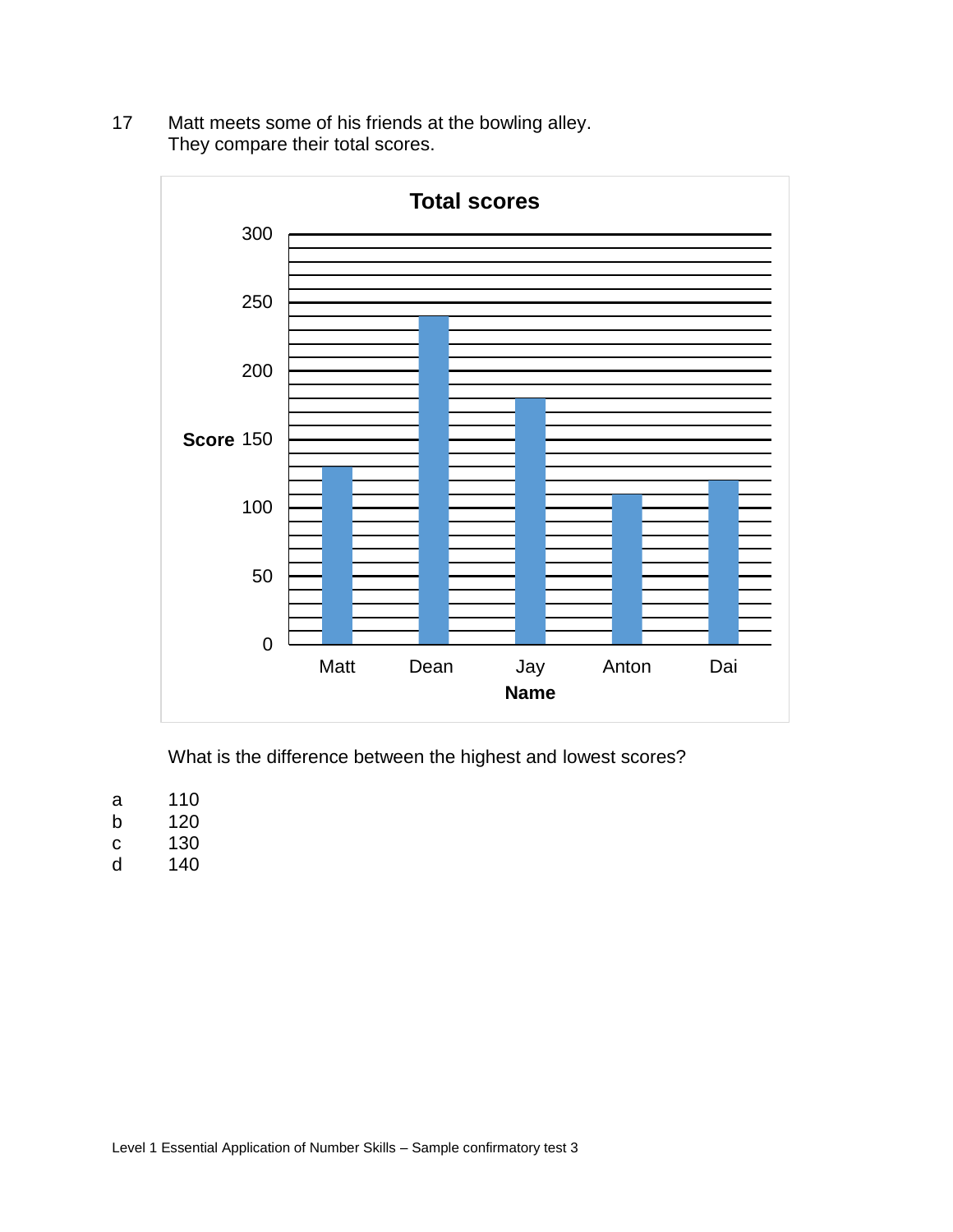#### **Questions 18 to 20 are about home improvements.**

18 Tia is going to make some improvements to her home.

This is a floor plan of her bedroom.



Diagram not accurately

She wants to buy enough skirting board to go all the way round the room except for the door.

What is the total length of skirting board that Tia needs?

- a 22.5 m
- b 22.7 m
- c 23.8 m
- d 25.8 m
- 19 Tia wants to put some tiles on a wall in her kitchen. She will use pink and cream tiles in the ratio 1 : 3

She has 15 pink tiles.

How many cream tiles does Tia need?

- a 12
- b 18
- c 45
- d 60